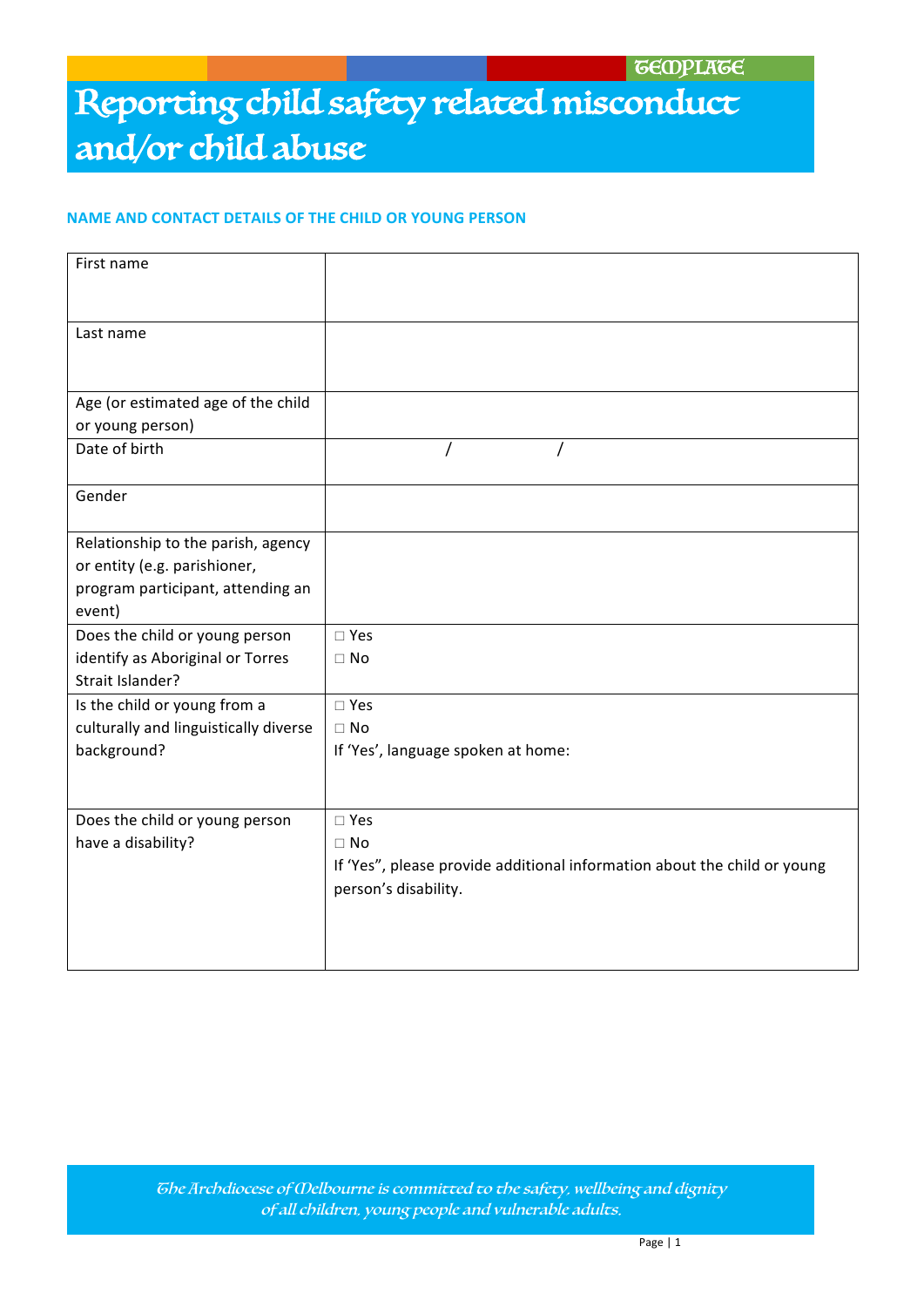| Does the child or young person | $\Box$ Yes                                                                                                                                                          |  |
|--------------------------------|---------------------------------------------------------------------------------------------------------------------------------------------------------------------|--|
| have additional support needs? | $\Box$ No<br>If 'Yes', what additional supports may be required to support the child or<br>young person (and their family) (e.g. support of an elder, interpreter)? |  |
|                                |                                                                                                                                                                     |  |

### **NAME AND CONTACT DETAILS OF PARENTS AND/OR GUARDIANS**

| Parent/carer 1                                                                     |
|------------------------------------------------------------------------------------|
| First name                                                                         |
|                                                                                    |
|                                                                                    |
| Last name                                                                          |
|                                                                                    |
|                                                                                    |
| Relationship to the child or young person (e.g. father, grandmother, foster carer) |
|                                                                                    |
|                                                                                    |
| Address                                                                            |
|                                                                                    |
|                                                                                    |
| Telephone (home)                                                                   |
|                                                                                    |
|                                                                                    |
| Telephone (mobile)                                                                 |
|                                                                                    |
|                                                                                    |
| Telephone (work)                                                                   |
|                                                                                    |
|                                                                                    |
| Email address                                                                      |
|                                                                                    |
|                                                                                    |
|                                                                                    |
|                                                                                    |
|                                                                                    |
| Likely reaction to a report being made (if known)                                  |

The Archdiocese of Melbourne is committed to the safety, wellbeing and dignity of all children, young people and vulnerable adults.  $C_1$  and  $C_2$  and  $C_3$  and  $C_4$  and  $C_5$  and  $C_7$  and  $C_8$  and  $C_9$  and  $C_9$  and  $C_9$  and  $C_9$  and  $C_9$  and  $C_9$  and  $C_9$  and  $C_9$  and  $C_9$  and  $C_9$  and  $C_9$  and  $C_9$  and  $C_9$  and  $C_9$  and  $C_9$  and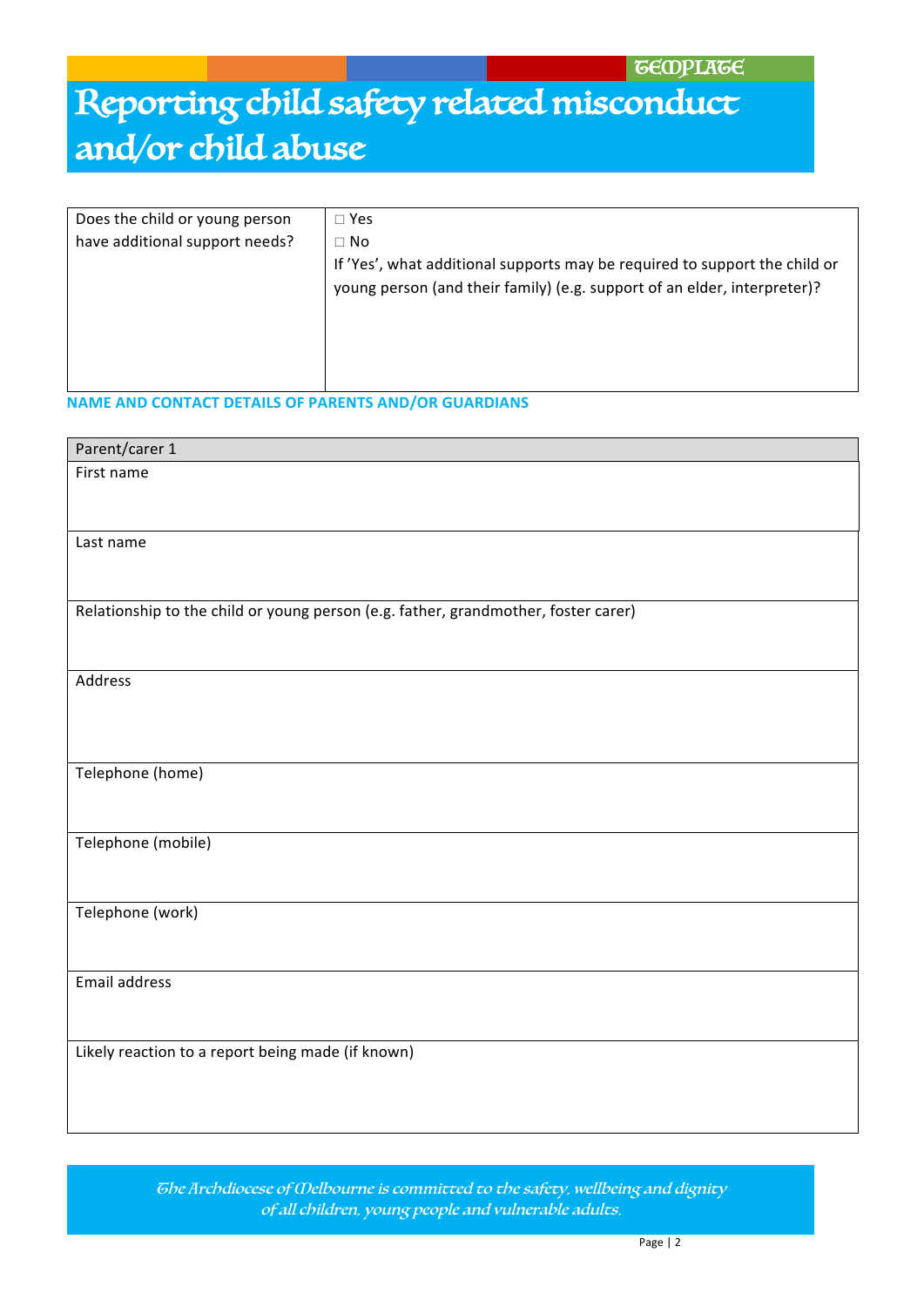What additional supports may need to be put in place to support the parent(s) or carer(s) of this child or young person?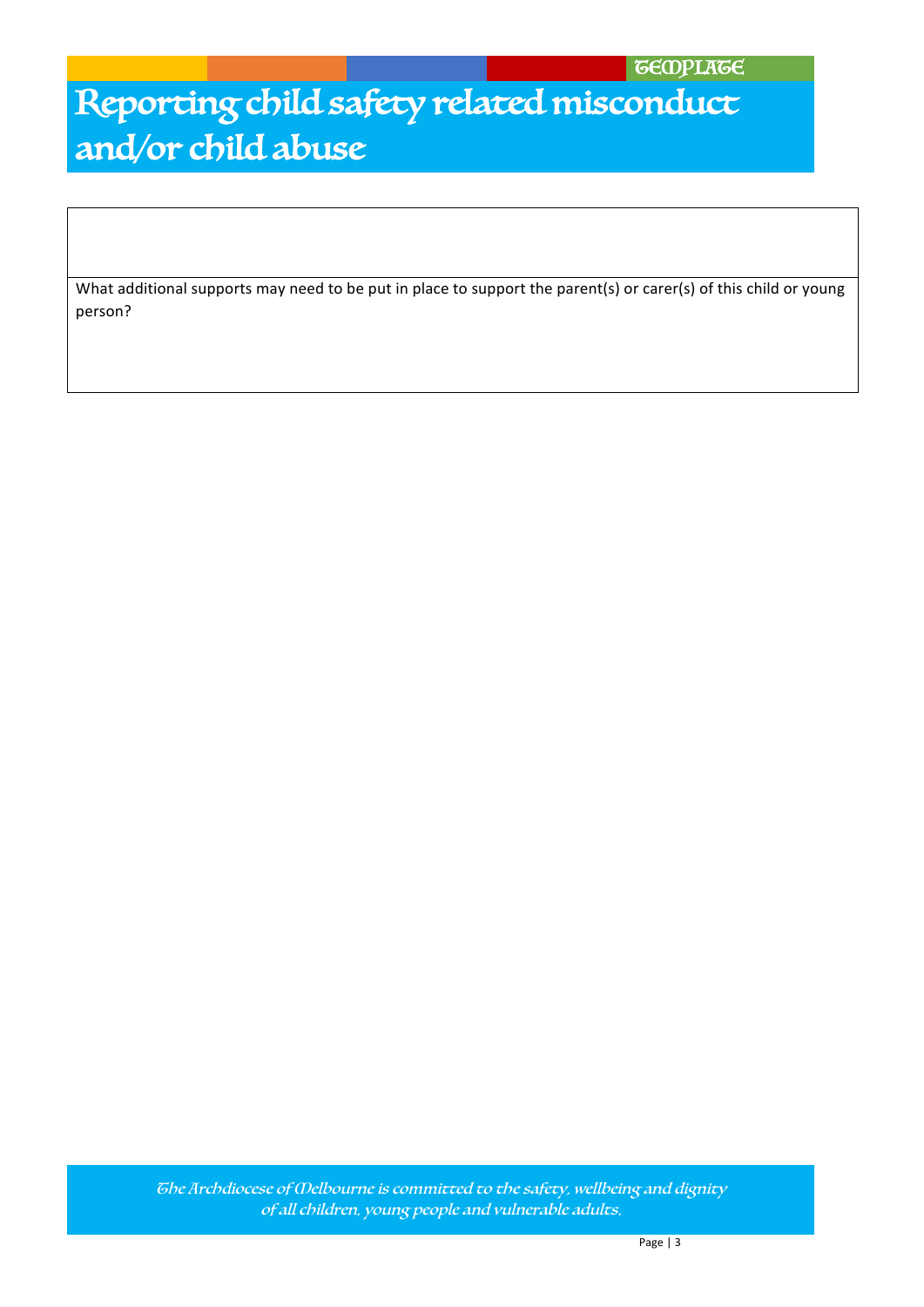| Parent/carer 2                                                                                                   |
|------------------------------------------------------------------------------------------------------------------|
| First name                                                                                                       |
|                                                                                                                  |
|                                                                                                                  |
| Last name                                                                                                        |
|                                                                                                                  |
|                                                                                                                  |
| Relationship to the child or young person (e.g. father, grandmother, foster carer)                               |
|                                                                                                                  |
|                                                                                                                  |
|                                                                                                                  |
| Address                                                                                                          |
|                                                                                                                  |
|                                                                                                                  |
| Telephone (home)                                                                                                 |
|                                                                                                                  |
|                                                                                                                  |
| Telephone (mobile)                                                                                               |
|                                                                                                                  |
|                                                                                                                  |
| Telephone (work)                                                                                                 |
|                                                                                                                  |
|                                                                                                                  |
| Email address                                                                                                    |
|                                                                                                                  |
|                                                                                                                  |
| Likely reaction to a report being made (if known)                                                                |
|                                                                                                                  |
|                                                                                                                  |
|                                                                                                                  |
|                                                                                                                  |
|                                                                                                                  |
|                                                                                                                  |
| What additional supports may need to be put in place to support the parent(s) or carer(s) of this child or young |
| person?                                                                                                          |
|                                                                                                                  |
|                                                                                                                  |
|                                                                                                                  |

The Archdiocese of Melbourne is committed to the safety, wellbeing and dignity of all children, young people and vulnerable adults.  $C_1$  and  $C_2$  and  $C_3$  and  $C_4$  and  $C_5$  and  $C_6$  and  $C_7$  and  $C_8$  and  $C_9$  and  $C_9$  and  $C_9$  and  $C_9$  and  $C_9$  and  $C_9$  and  $C_9$  and  $C_9$  and  $C_9$  and  $C_9$  and  $C_9$  and  $C_9$  and  $C_9$  and  $C_9$  and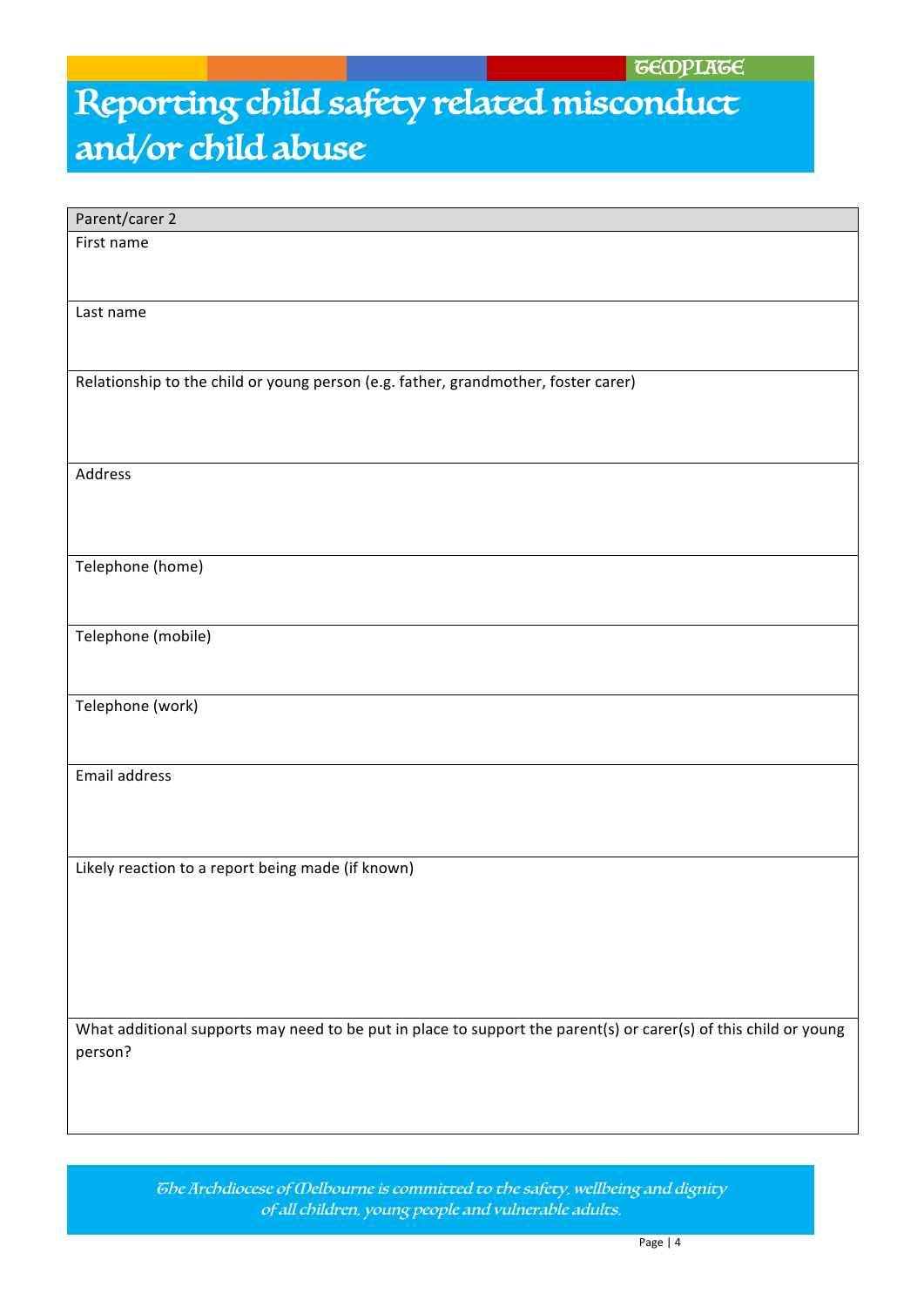### **NAME AND CONTACT DETAILS OF PERSON REPORTING A CONCERN, ALLEGATION OR COMPLAINT**

| First name                                                                                                                    |  |  |
|-------------------------------------------------------------------------------------------------------------------------------|--|--|
| Last name                                                                                                                     |  |  |
| Address                                                                                                                       |  |  |
| Telephone (home)                                                                                                              |  |  |
| Telephone (mobile)                                                                                                            |  |  |
| Telephone (work)                                                                                                              |  |  |
| Email address                                                                                                                 |  |  |
| Date of the report                                                                                                            |  |  |
| Relationship to the child or young person (e.g. parent, priest, program coordinator, parish volunteer)                        |  |  |
| Does the person making the report have an existing relationship or a conflict of interest with the alleged<br>perpetrator(s)? |  |  |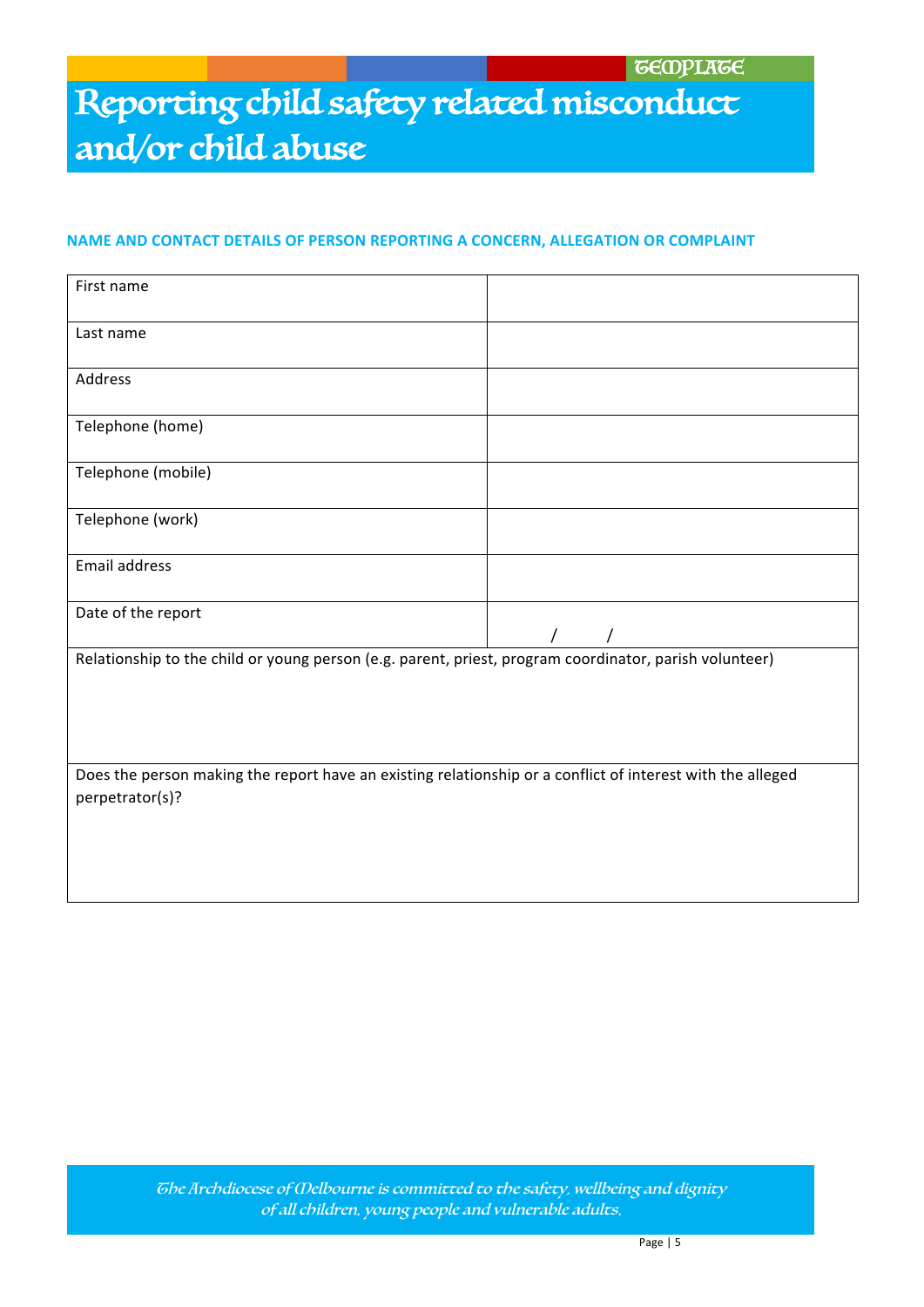Does the person making the report hold a position within a CAM parish, agency or entity?

 $\Box$  Yes

 $\Box$  No

If 'Yes', please add position title:

#### **CONCERN, ALLEGATION OR COMPLAINT**

What is the context for where the alleged misconduct or abuse has occurred?

 $\Box$  Family context

 $\Box$  Parish, agency or entity context

 $\Box$  External context (e.g. school, person known or unknown, online)

Is this concern, allegation or complaint current or historical?

 $\Box$  Current (e.g. happening now)

 $\Box$  Historical (e.g. relates to abuse reported by an adult that occurred when they were a child)

Has the identity of the alleged perpetrator been disclosed?

 $\square$  Yes

 $\Box$  No

Please provide relevant information: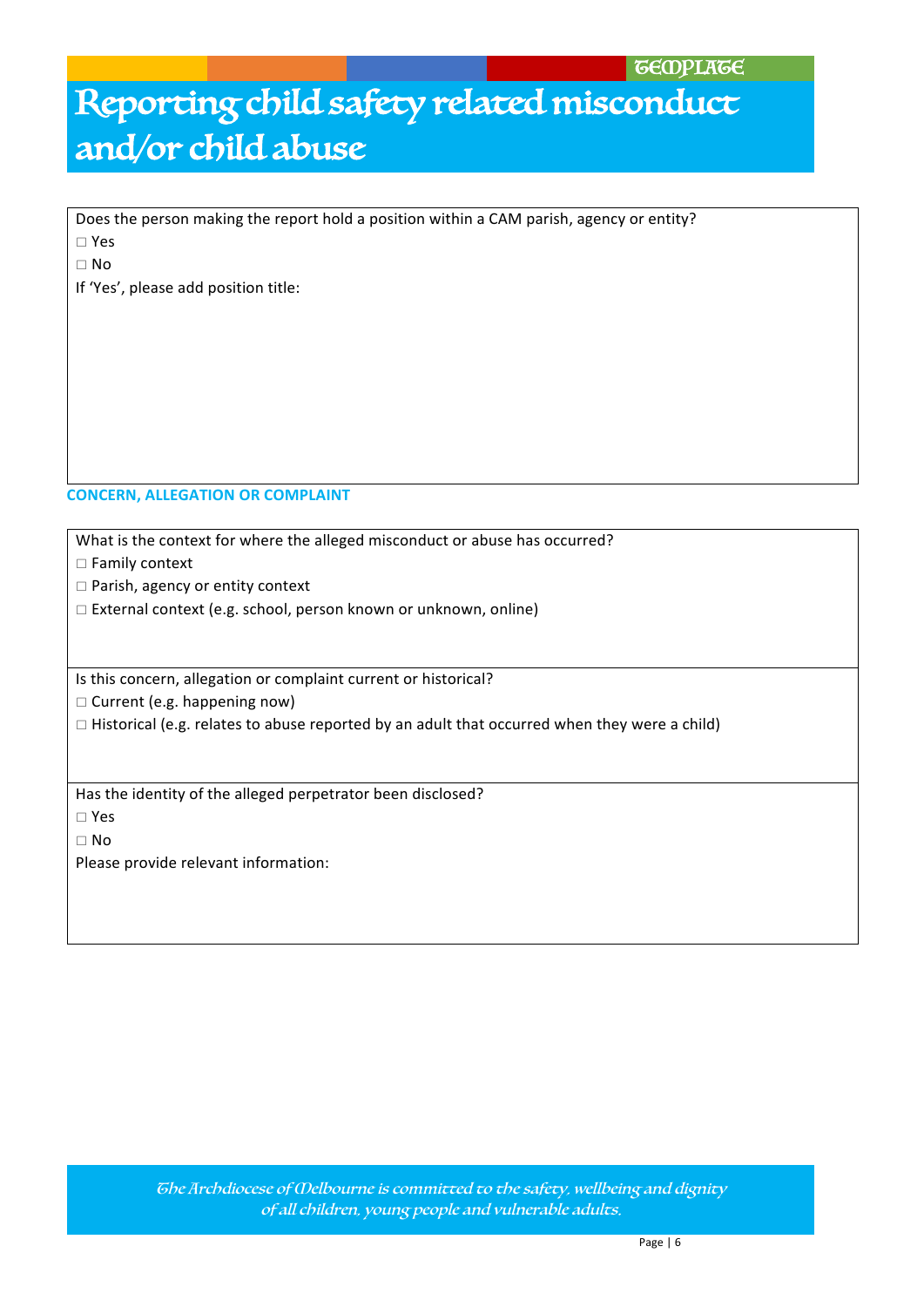| As far as possible in the 'exact words' of the person making the report - please describe the nature of the        |
|--------------------------------------------------------------------------------------------------------------------|
| concern, allegation or complaint including indicators or instances which have led the person to believe that the   |
| child or young person is subject to abuse.                                                                         |
| Please include:                                                                                                    |
| name of the alleged perpetrator(s)<br>٠                                                                            |
| date(s) of the alleged abuse or neglect<br>٠                                                                       |
| location where the alleged abuse or neglect occurred<br>$\blacksquare$                                             |
| names of possible witnesses<br>٠                                                                                   |
| any additional documents that may be relevant to this concern, allegation or complaint (e.g. letters, emails,<br>٠ |
| file notes, diary entries).                                                                                        |
|                                                                                                                    |
|                                                                                                                    |
|                                                                                                                    |
|                                                                                                                    |
|                                                                                                                    |
|                                                                                                                    |
|                                                                                                                    |
|                                                                                                                    |
|                                                                                                                    |
|                                                                                                                    |
| How would the person making the report best categorise the alleged abuse or neglect?                               |
| Please select as many categories are necessary.                                                                    |
|                                                                                                                    |
| $\square$ Emotional abuse (including spiritual abuse)                                                              |
| $\square$ Physical abuse                                                                                           |
| $\Box$ Sexual abuse (including grooming)                                                                           |
| $\Box$ Problematic sexual behaviour of a child or young person                                                     |
| □ Neglect                                                                                                          |
| $\square$ Discrimination                                                                                           |
| $\square$ Bullying                                                                                                 |
| $\Box$ Other – please specify:                                                                                     |
|                                                                                                                    |

Name of the alleged perpetrator(s) if known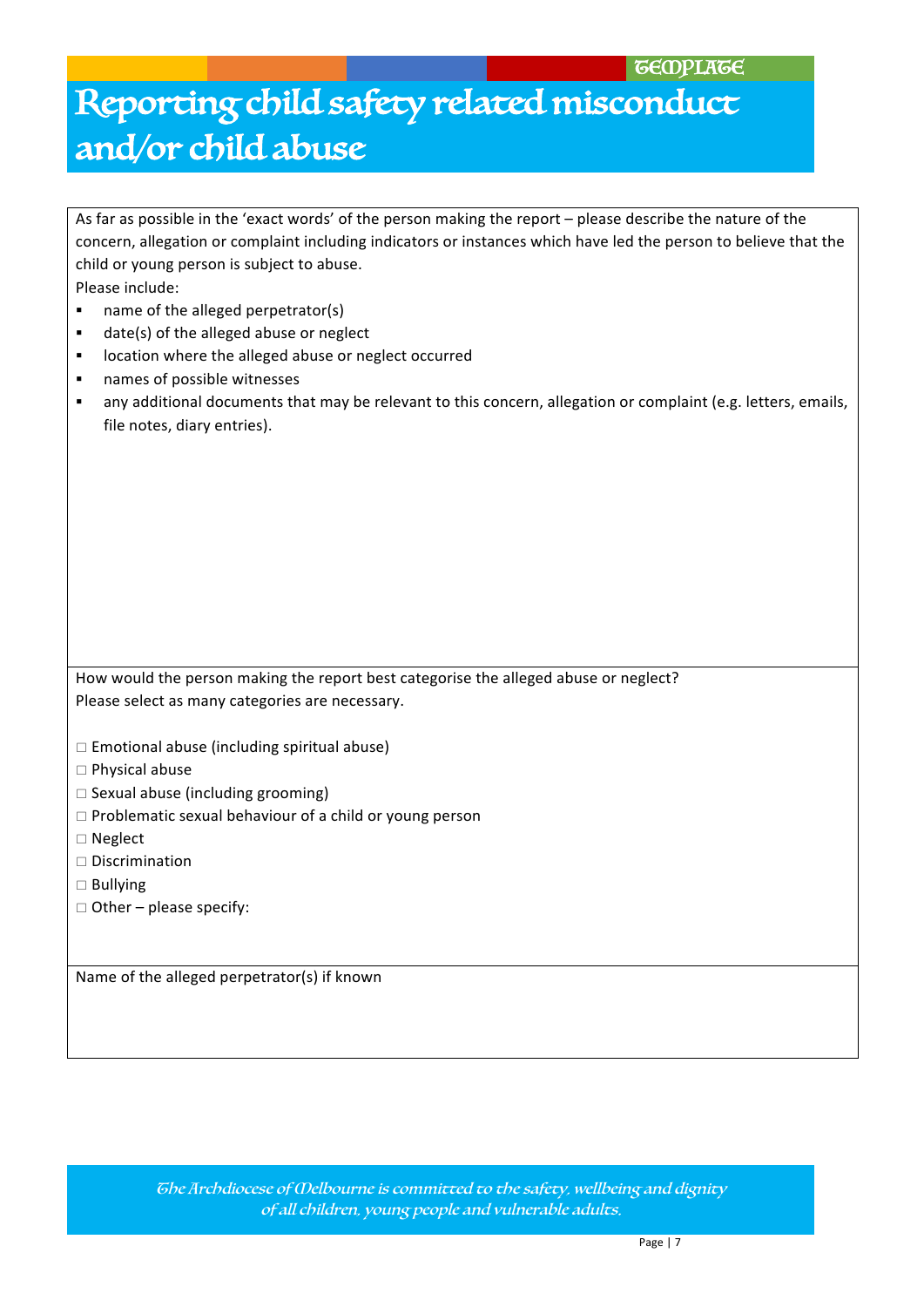Contact information of the perpetrator(s) if known Address:

Other contact details (e.g. telephone numbers, email):

Is the alleged perpetrator a child or young person or an adult?

- $\Box$  Child or young person (under 18 years of age)
- $\Box$  Adult (person 18 years and over)

What is the relationship of the alleged perpetrator(s) to the child or young person? (e.g. parent, clergy, other child or young person, program leader, member of the public, no relationship, unknown person online, employee or volunteer of the parish, agency or entity, contractor)

#### **ACTION REQUIRED/TAKEN**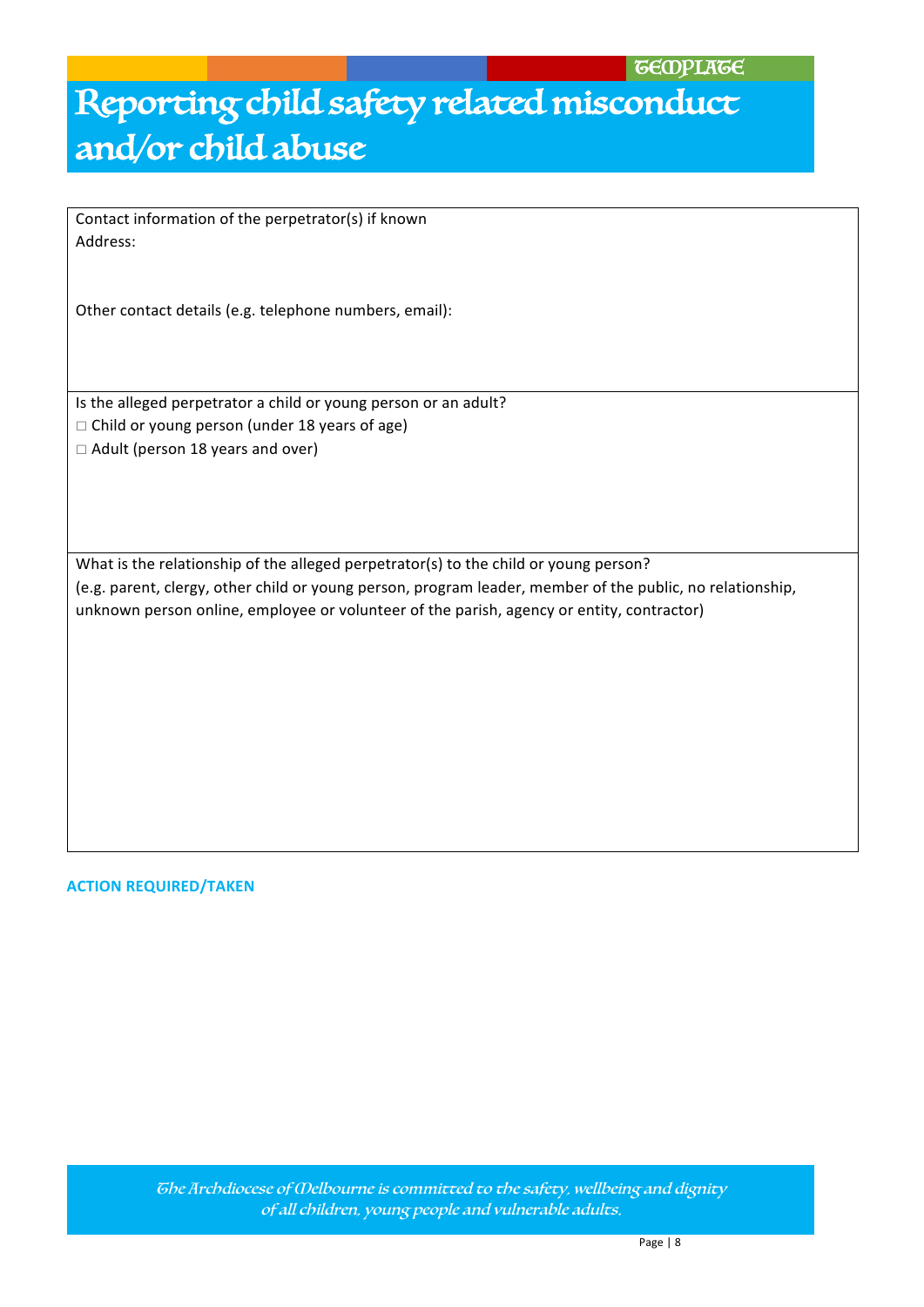**TECOPLATE** 

# Reporting child safety related misconduct and/or child abuse

Does this child safety concern, allegation or complaint require a report to the authorities?

| $\Box$ Yes – please proceed in following the reporting process<br>$\Box$ No – if you have decided not to report, please provide your reasons: |                                                                                                                                                                                                                                                |               |  |
|-----------------------------------------------------------------------------------------------------------------------------------------------|------------------------------------------------------------------------------------------------------------------------------------------------------------------------------------------------------------------------------------------------|---------------|--|
|                                                                                                                                               |                                                                                                                                                                                                                                                |               |  |
|                                                                                                                                               |                                                                                                                                                                                                                                                |               |  |
|                                                                                                                                               |                                                                                                                                                                                                                                                |               |  |
| Is the child or young                                                                                                                         | $\square$ Yes                                                                                                                                                                                                                                  |               |  |
| person in imminent                                                                                                                            | $\Box$ No                                                                                                                                                                                                                                      |               |  |
| danger?                                                                                                                                       |                                                                                                                                                                                                                                                |               |  |
|                                                                                                                                               | If 'Yes', contact Victoria Police (phone '000') immediately.<br>Please follow the directions of Victoria Police - taking action without police advice can<br>place a child or young person at risk of harm, and impact the integrity of future |               |  |
|                                                                                                                                               |                                                                                                                                                                                                                                                |               |  |
|                                                                                                                                               |                                                                                                                                                                                                                                                |               |  |
|                                                                                                                                               | investigations.                                                                                                                                                                                                                                |               |  |
|                                                                                                                                               |                                                                                                                                                                                                                                                |               |  |
|                                                                                                                                               | Victoria Police                                                                                                                                                                                                                                |               |  |
|                                                                                                                                               | Date of contact with                                                                                                                                                                                                                           |               |  |
|                                                                                                                                               | Victoria Police:                                                                                                                                                                                                                               |               |  |
|                                                                                                                                               | Name and rank of                                                                                                                                                                                                                               |               |  |
|                                                                                                                                               | person you spoke                                                                                                                                                                                                                               |               |  |
|                                                                                                                                               | with:                                                                                                                                                                                                                                          |               |  |
|                                                                                                                                               | Reference number (if                                                                                                                                                                                                                           |               |  |
|                                                                                                                                               | applicable):                                                                                                                                                                                                                                   |               |  |
|                                                                                                                                               | Contact details (e.g.                                                                                                                                                                                                                          |               |  |
|                                                                                                                                               | telephone, email,                                                                                                                                                                                                                              |               |  |
|                                                                                                                                               | police station                                                                                                                                                                                                                                 |               |  |
|                                                                                                                                               | location)                                                                                                                                                                                                                                      |               |  |
|                                                                                                                                               | What action did the                                                                                                                                                                                                                            |               |  |
|                                                                                                                                               |                                                                                                                                                                                                                                                |               |  |
|                                                                                                                                               | police officer advise?                                                                                                                                                                                                                         |               |  |
|                                                                                                                                               | Did Victoria Police                                                                                                                                                                                                                            | $\square$ Yes |  |
|                                                                                                                                               | advise contacting the                                                                                                                                                                                                                          | $\Box$ No     |  |
|                                                                                                                                               | child or young<br>person's parent(s) or                                                                                                                                                                                                        |               |  |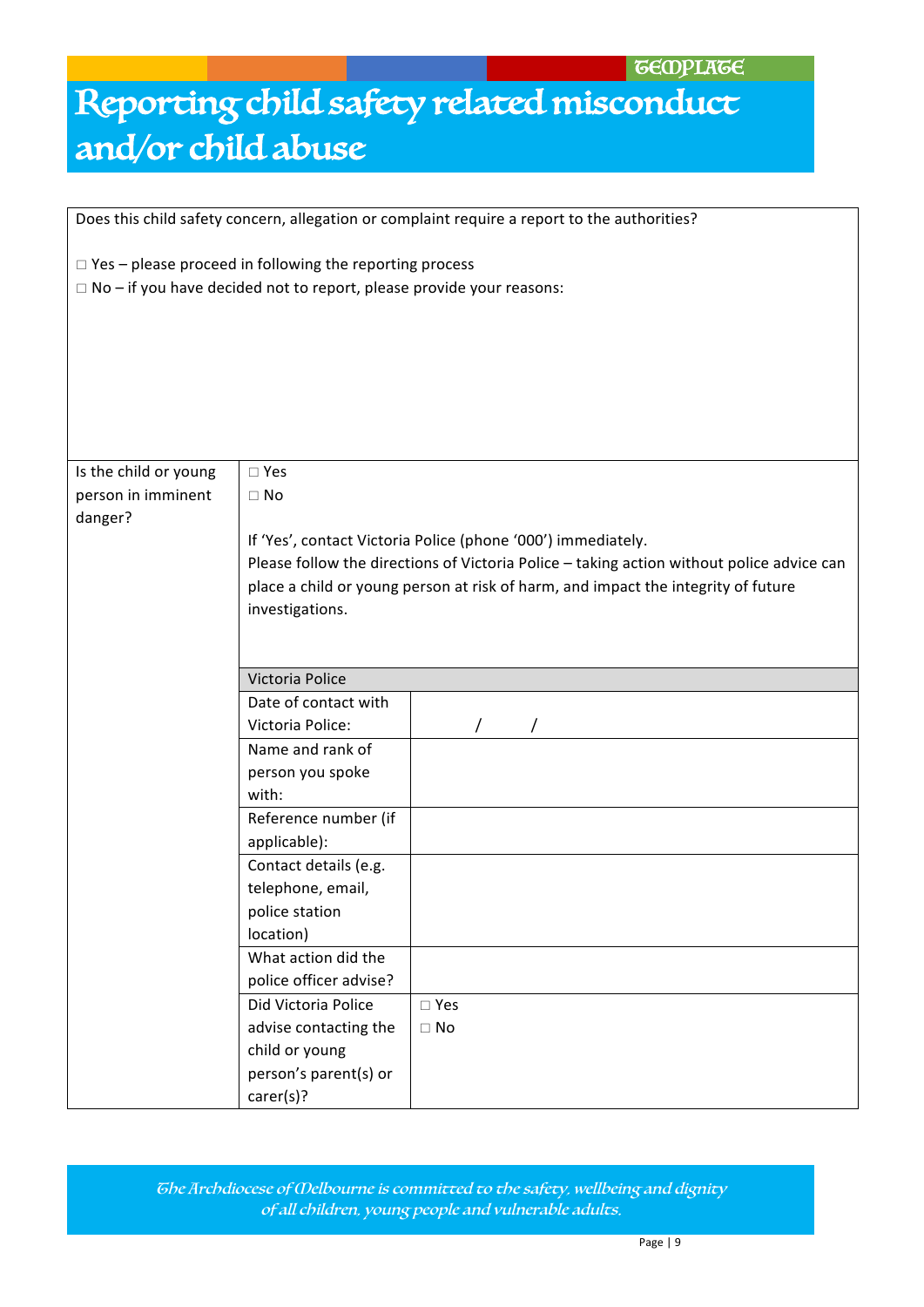| Alleged abuse that     | $\square$ Yes                              |                                                                                          |  |
|------------------------|--------------------------------------------|------------------------------------------------------------------------------------------|--|
| occurs within a family | $\Box$ No                                  |                                                                                          |  |
| context requires a     | If 'Yes', contact Child Protection (DHHS). |                                                                                          |  |
| report to Child        |                                            | Please do not report the matter to the parent(s) or carer(s) of the child or young       |  |
| Protection (DHHS).     |                                            | person unless Child Protection has advised that it is safe to do so. Informing parent(s) |  |
| Does the concern,      |                                            | or carer(s) can place a child or young person at risk of harm, and impact the integrity  |  |
| complaint or           | of future investigations.                  |                                                                                          |  |
| allegation require a   | <b>Child Protection</b>                    |                                                                                          |  |
| report to Child        | Date of contact with                       |                                                                                          |  |
| Protection?            | <b>Child Protection:</b>                   |                                                                                          |  |
|                        | Name and position of                       |                                                                                          |  |
|                        | person you spoke                           |                                                                                          |  |
|                        | with:                                      |                                                                                          |  |
|                        | Reference number (if                       |                                                                                          |  |
|                        | applicable):                               |                                                                                          |  |
|                        | Contact details (e.g.                      |                                                                                          |  |
|                        | telephone, email,                          |                                                                                          |  |
|                        | regional office                            |                                                                                          |  |
|                        | location)                                  |                                                                                          |  |
|                        | What action did Child                      |                                                                                          |  |
|                        | Protection advise?                         |                                                                                          |  |
|                        | Did Child Protection                       | $\square$ Yes                                                                            |  |
|                        | advise contacting the                      | $\Box$ No                                                                                |  |
|                        | child or young                             |                                                                                          |  |
|                        | person's parent(s) or                      |                                                                                          |  |
|                        | carer(s)?                                  |                                                                                          |  |
| Does the concern,      | $\square$ Yes                              |                                                                                          |  |
| complaint or           | $\Box$ No                                  |                                                                                          |  |
| allegation involve     | If "Yes, contact Child Protection (DHHS).  |                                                                                          |  |
| problem sexual         | <b>Child Protection</b>                    |                                                                                          |  |
| behaviour of a child   | Name and position of                       |                                                                                          |  |
| or young person?       | person you spoke                           |                                                                                          |  |
|                        | with:                                      |                                                                                          |  |
|                        | Reference number (if                       |                                                                                          |  |
|                        | applicable):                               |                                                                                          |  |
|                        | Contact details (e.g.                      |                                                                                          |  |
|                        | telephone, email,                          |                                                                                          |  |
|                        | regional office                            |                                                                                          |  |
|                        | location)                                  |                                                                                          |  |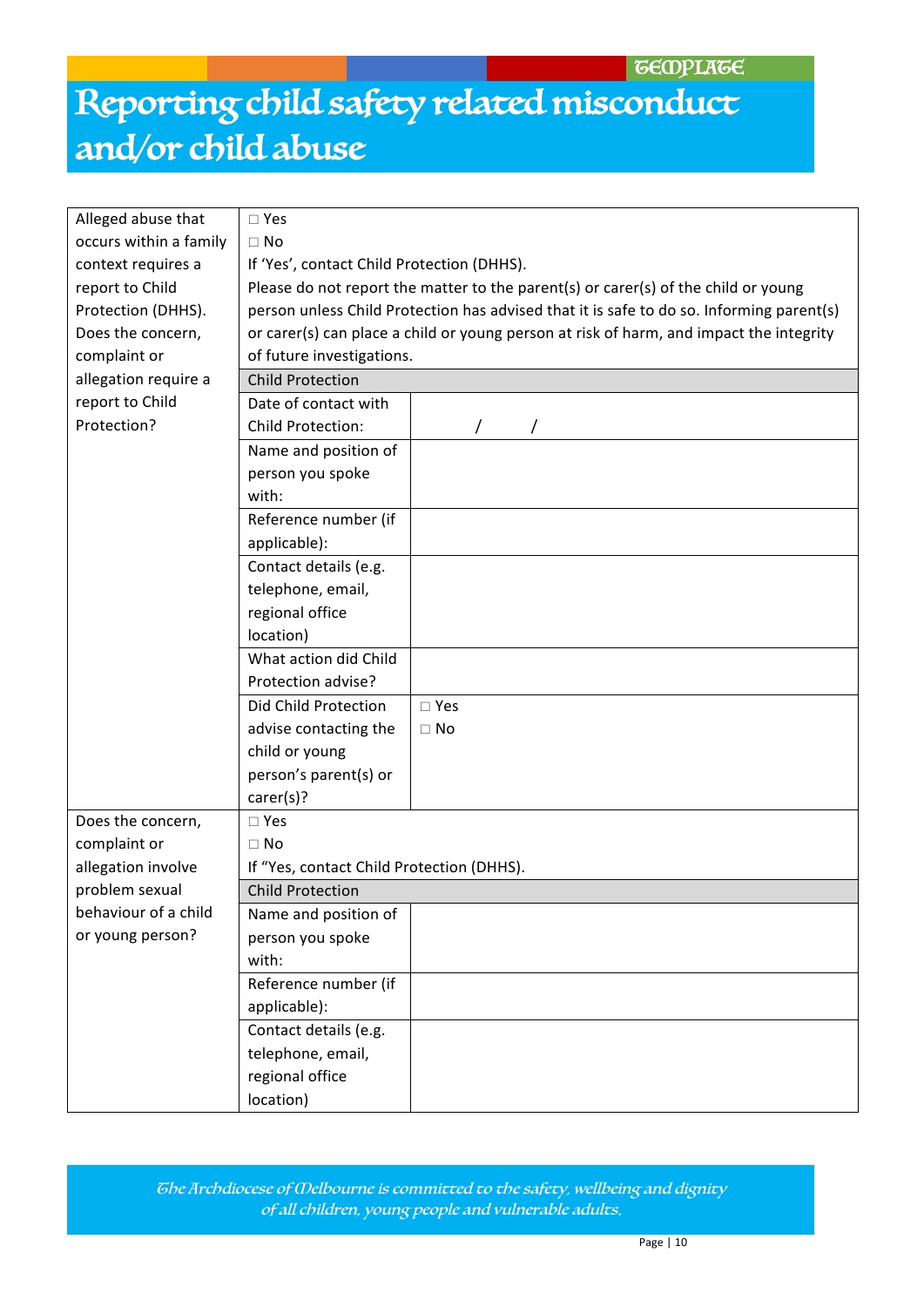|                        | What action did Child                                                                     |               |  |
|------------------------|-------------------------------------------------------------------------------------------|---------------|--|
|                        | Protection advise?                                                                        |               |  |
|                        | Did Child Protection                                                                      | $\square$ Yes |  |
|                        | advise contacting the                                                                     | $\Box$ No     |  |
|                        | parent(s) or carer(s)                                                                     |               |  |
|                        | of the alleged                                                                            |               |  |
|                        | perpetrator?                                                                              |               |  |
|                        | Did Child Protection                                                                      | $\square$ Yes |  |
|                        | advise contacting the                                                                     | $\Box$ No     |  |
|                        | alleged victim's                                                                          |               |  |
|                        | parent(s) or carer(s)                                                                     |               |  |
|                        | for support?                                                                              |               |  |
| Does the concern,      | $\square$ Yes                                                                             |               |  |
| complaint or           | $\Box$ No                                                                                 |               |  |
| allegation involve     | If 'Yes', contact the Sexual Offences Child Abuse Investigation Team of Victoria Police.  |               |  |
| alleged behaviour of a | Please follow the directions of Victoria Police - taking action without police advice can |               |  |
| member of the clergy,  | place a child or young person at risk of harm, and impact the integrity of future         |               |  |
| an employee or         | investigations.                                                                           |               |  |
| volunteer of a parish, | Victoria Police                                                                           |               |  |
| agency or entity of    | Name and rank of                                                                          |               |  |
| the Archdiocese?       | person you spoke                                                                          |               |  |
|                        | with:                                                                                     |               |  |
|                        | Reference number (if                                                                      |               |  |
|                        | applicable):                                                                              |               |  |
|                        | Contact details (e.g.                                                                     |               |  |
|                        | telephone, email,                                                                         |               |  |
|                        | police station                                                                            |               |  |
|                        | location)                                                                                 |               |  |
|                        | What action did the                                                                       |               |  |
|                        | police officer advise?                                                                    |               |  |
|                        | Did Victoria Police                                                                       | $\square$ Yes |  |
|                        | advise contacting the                                                                     | $\Box$ No     |  |
|                        | child or young                                                                            |               |  |
|                        | person's parent(s) or                                                                     |               |  |
|                        | carer(s)?                                                                                 |               |  |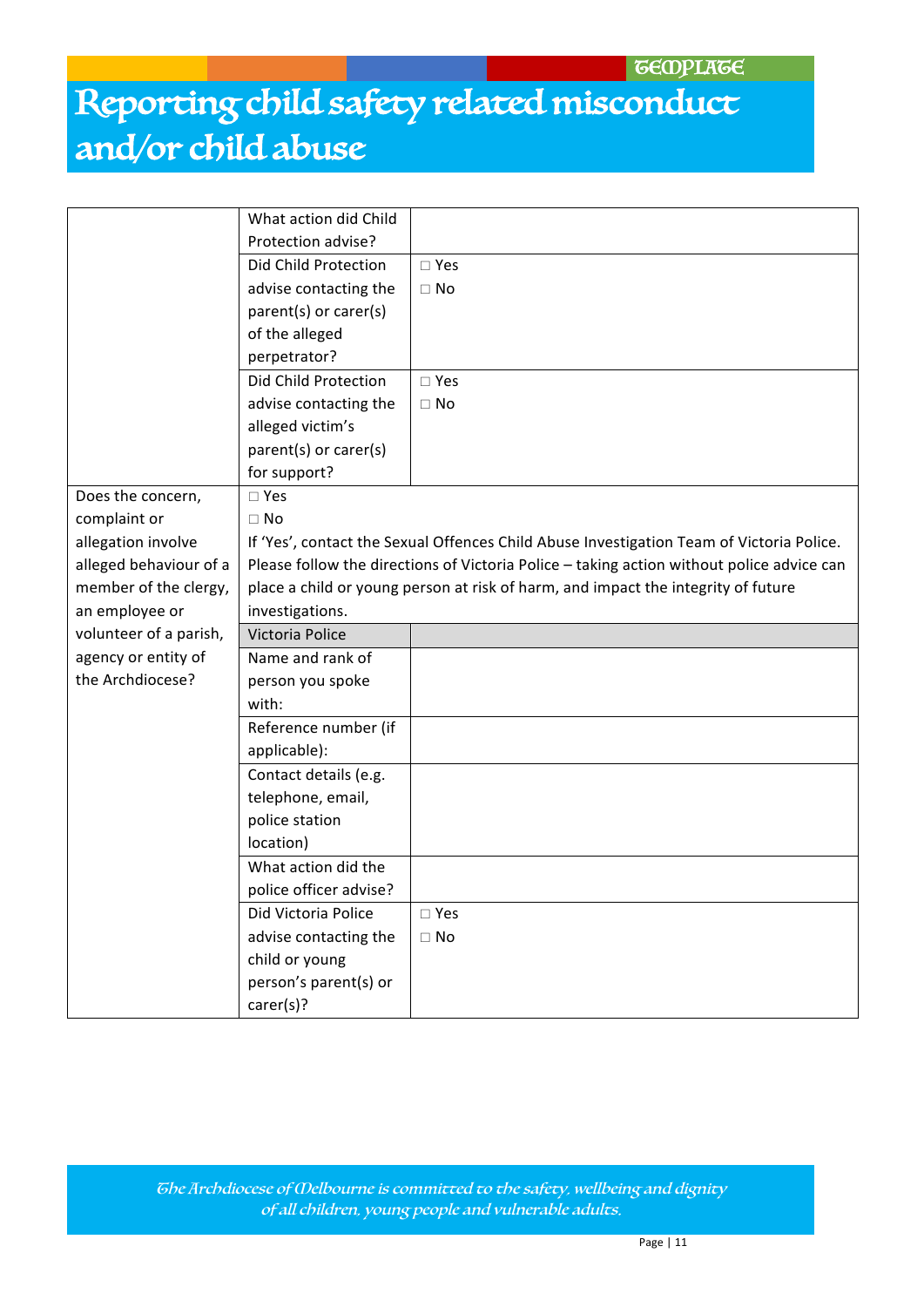**GEOPLAGE** 

# Reporting child safety related misconduct and/or child abuse

| What support has                                   |                                                                                                              |  |
|----------------------------------------------------|--------------------------------------------------------------------------------------------------------------|--|
| been offered to the                                |                                                                                                              |  |
| child or young person                              |                                                                                                              |  |
| (and their family) e.g.                            |                                                                                                              |  |
| counselling, pastoral                              |                                                                                                              |  |
| care?                                              |                                                                                                              |  |
|                                                    |                                                                                                              |  |
| Please note that it is                             |                                                                                                              |  |
| important to offer                                 |                                                                                                              |  |
| information about                                  |                                                                                                              |  |
| support within the                                 |                                                                                                              |  |
| parish, agency or                                  |                                                                                                              |  |
| entity as well as                                  |                                                                                                              |  |
| support from external                              |                                                                                                              |  |
| agencies e.g. Lifeline,                            |                                                                                                              |  |
| BeyondBlue, Centre                                 |                                                                                                              |  |
| <b>Against Sexual Assault</b>                      |                                                                                                              |  |
| (CASA).                                            |                                                                                                              |  |
|                                                    | Please note that it is important to only inform those with a need to know about the concern, allegation or   |  |
| complaint (e.g. your immediate supervisor).        |                                                                                                              |  |
|                                                    |                                                                                                              |  |
|                                                    | Disclosing to 'others' or persons involved in the alleged abuse can place a child or young person at harm or |  |
| compromise the integrity of future investigations. |                                                                                                              |  |
|                                                    |                                                                                                              |  |
| Has any other person                               | $\square$ Yes                                                                                                |  |
| been informed of this                              | $\Box$ No                                                                                                    |  |
| matter?                                            | If 'Yes', please note their details and information that has been provided:                                  |  |
|                                                    |                                                                                                              |  |
|                                                    |                                                                                                              |  |
|                                                    |                                                                                                              |  |

#### **NAME OF PERSON COMPLETING THE CHILD SAFETY REPORT FORM**

Is the Child Safety Reporting Form being completed by a person different to the person making the report?  $\square$  Yes

 $\Box$  No

If 'No', please add details below.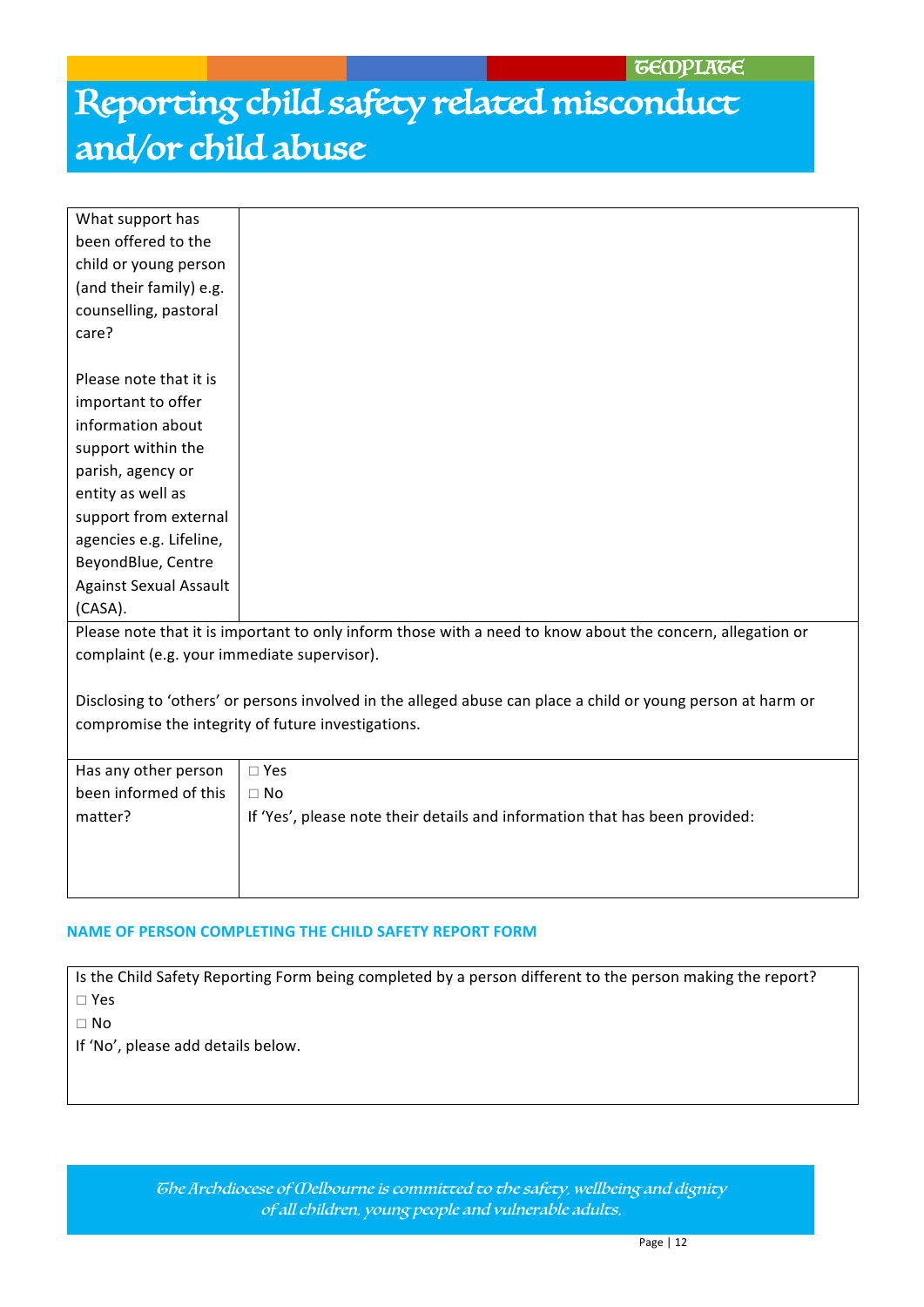| First name                                                                                                  |
|-------------------------------------------------------------------------------------------------------------|
|                                                                                                             |
|                                                                                                             |
|                                                                                                             |
| Last name                                                                                                   |
|                                                                                                             |
|                                                                                                             |
| Position of the person completing the Child Safety Report Form within the Catholic Archdiocese of Melbourne |
|                                                                                                             |
|                                                                                                             |
|                                                                                                             |
|                                                                                                             |
| Address                                                                                                     |
|                                                                                                             |
|                                                                                                             |
|                                                                                                             |
|                                                                                                             |
| Telephone (home)                                                                                            |
|                                                                                                             |
|                                                                                                             |
|                                                                                                             |
| Telephone (mobile)                                                                                          |
|                                                                                                             |
|                                                                                                             |
| Telephone (work)                                                                                            |
|                                                                                                             |
|                                                                                                             |
|                                                                                                             |
| Email address                                                                                               |
|                                                                                                             |
|                                                                                                             |
| Relationship to the child or young person (e.g. parent, priest, program coordinator, parish volunteer)      |
|                                                                                                             |
|                                                                                                             |
|                                                                                                             |
| Does the person making the report have an existing relationship or a conflict of interest with the alleged  |
| perpetrator(s)?                                                                                             |
|                                                                                                             |
| $\square$ Yes                                                                                               |
| $\Box$ No                                                                                                   |
|                                                                                                             |
| If 'Yes', please provide details:                                                                           |
|                                                                                                             |
|                                                                                                             |
| Signature of person completing the Child Safety Report Form                                                 |
|                                                                                                             |
|                                                                                                             |

The Archdiocese of Melbourne is committed to the safety, wellbeing and dignity of all children, young people and vulnerable adults. Child Page | 13<br>Page | 13